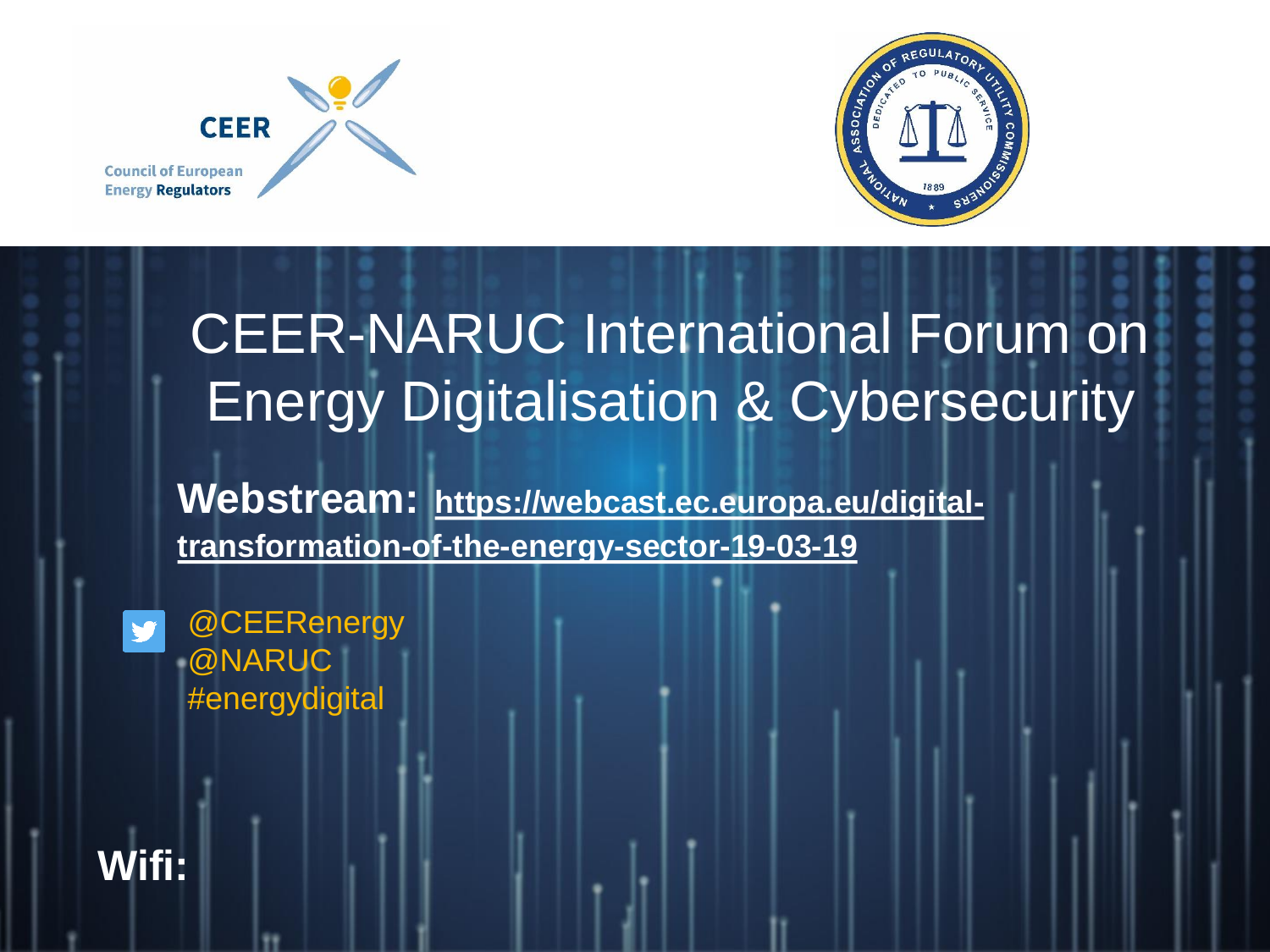



## **CEER-NARUC International Forum on Energy Digitalisation & Cybersecurity**



**Tuesday 19 March 2019** @CEERenergy **Brussels**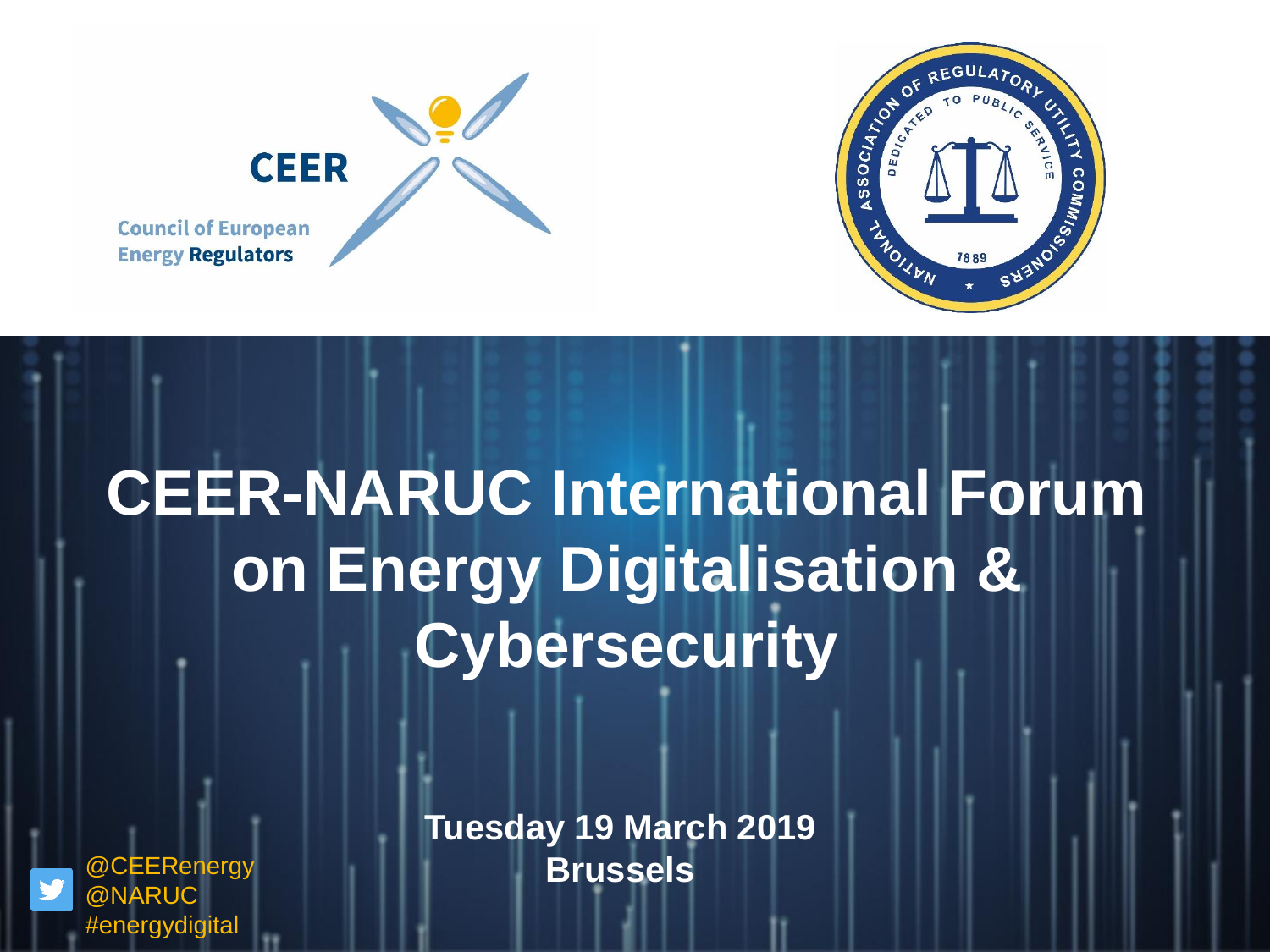



### **Welcome & Keynote Addresses**

**Annegret Groebel, President, CEER [@CEERenergy](https://twitter.com/CEERenergy) Edward Finley, First Vice President, NARUC @NARUC** 



@CEERenergy @NARUC #energydigital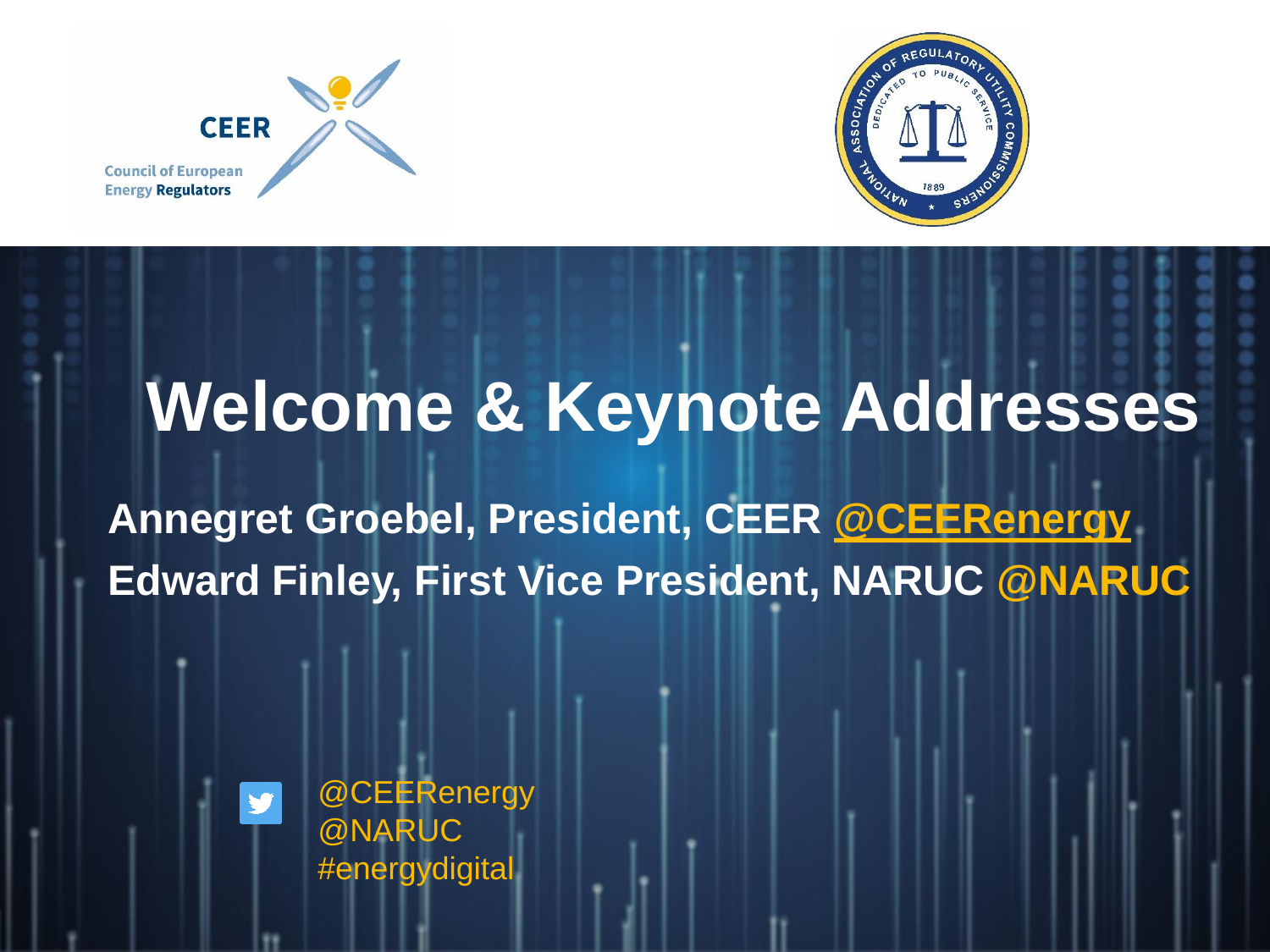



# **Session I: Digitalisation**

#### **Annegret Groebel**, **President, CEER** @CEERenergy @bnetza

**Martin Crouch**, Managing Director, 4D Economics **Peter Fraser**, Head of Gas, Coal and Power Markets Division, IEA @iea **Manuel Sánchez**, DG ENER, European Commission @Energy4Europe **Willie Phillips**, NARUC (Commissioner, Columbia) @DC\_PSC @wlphilips **Anda Ray**, Senior Vice President External Affairs, EPRI @EPRINews **Monika De Volder**, Senior Economic Officer, BEUC @beuc @MonikaDeVolder

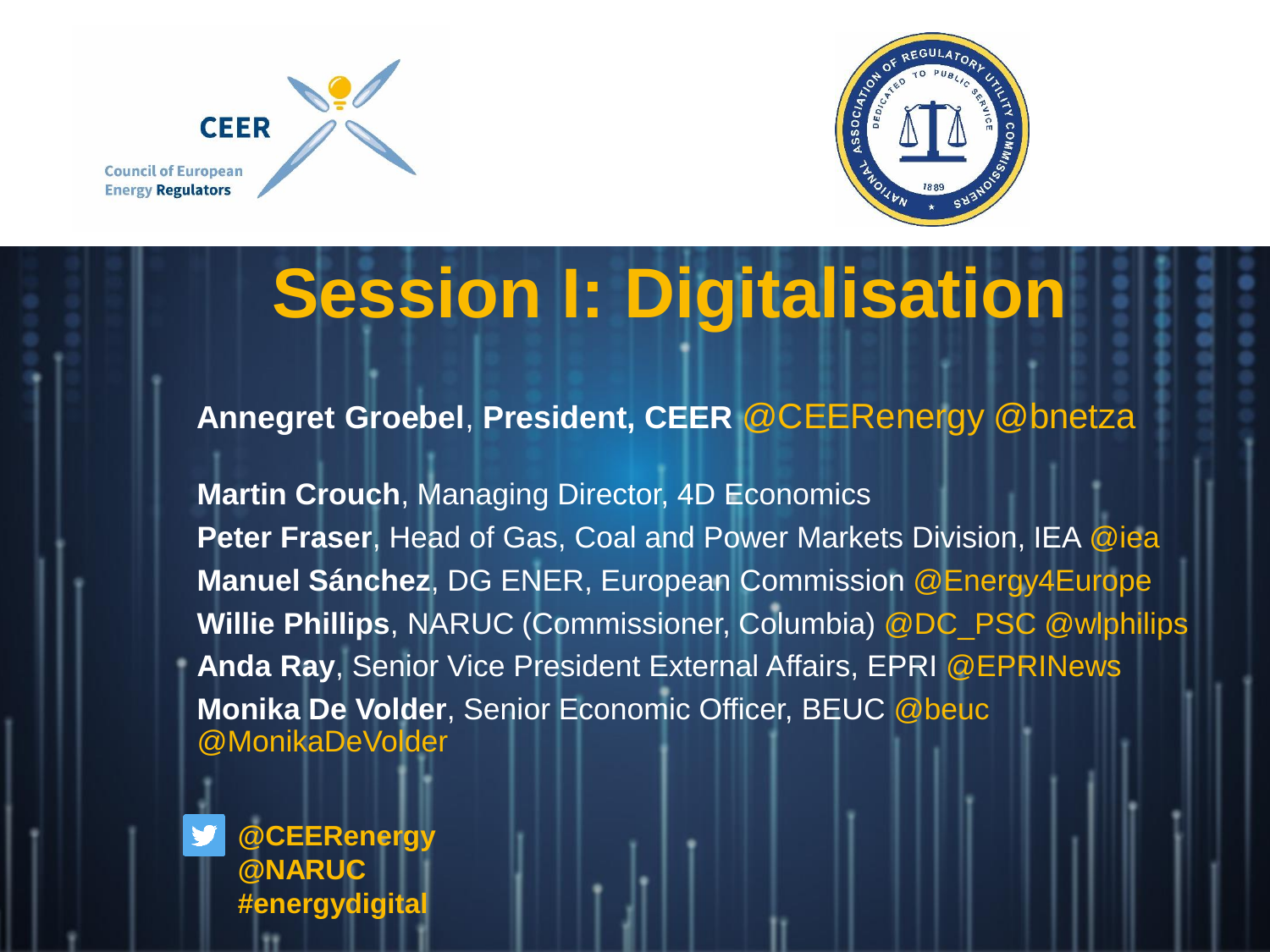

#energydigital



### **Relevant Recent Reports on Digitalisation**

- **CEER Consultation on Dynamic Regulation to Enable Digitalisation of the Energy System – [link](https://www.ceer.eu/eer_consult/open_public_consultations)**
- **European Commission Smart Grid Task Force documents – [link](https://ec.europa.eu/energy/en/topics/market-and-consumers/smart-grids-and-meters/smart-grids-task-force)**
- **IEA Energy Transitions in G20 Countries - Energy Data Transparency and Market Digitalization – [link](https://webstore.iea.org/energy-transitions-in-g20-countries-energy-data-transparency-and-markets-digitalisation)**
- **WEF Our Shared Digital Future Building an Inclusive, Trustworthy and Sustainable Digital Society – [link](http://www3.weforum.org/docs/WEF_Our_Shared_Digital_Future_Report_2018.pdf)** @CEERenergy @NARUC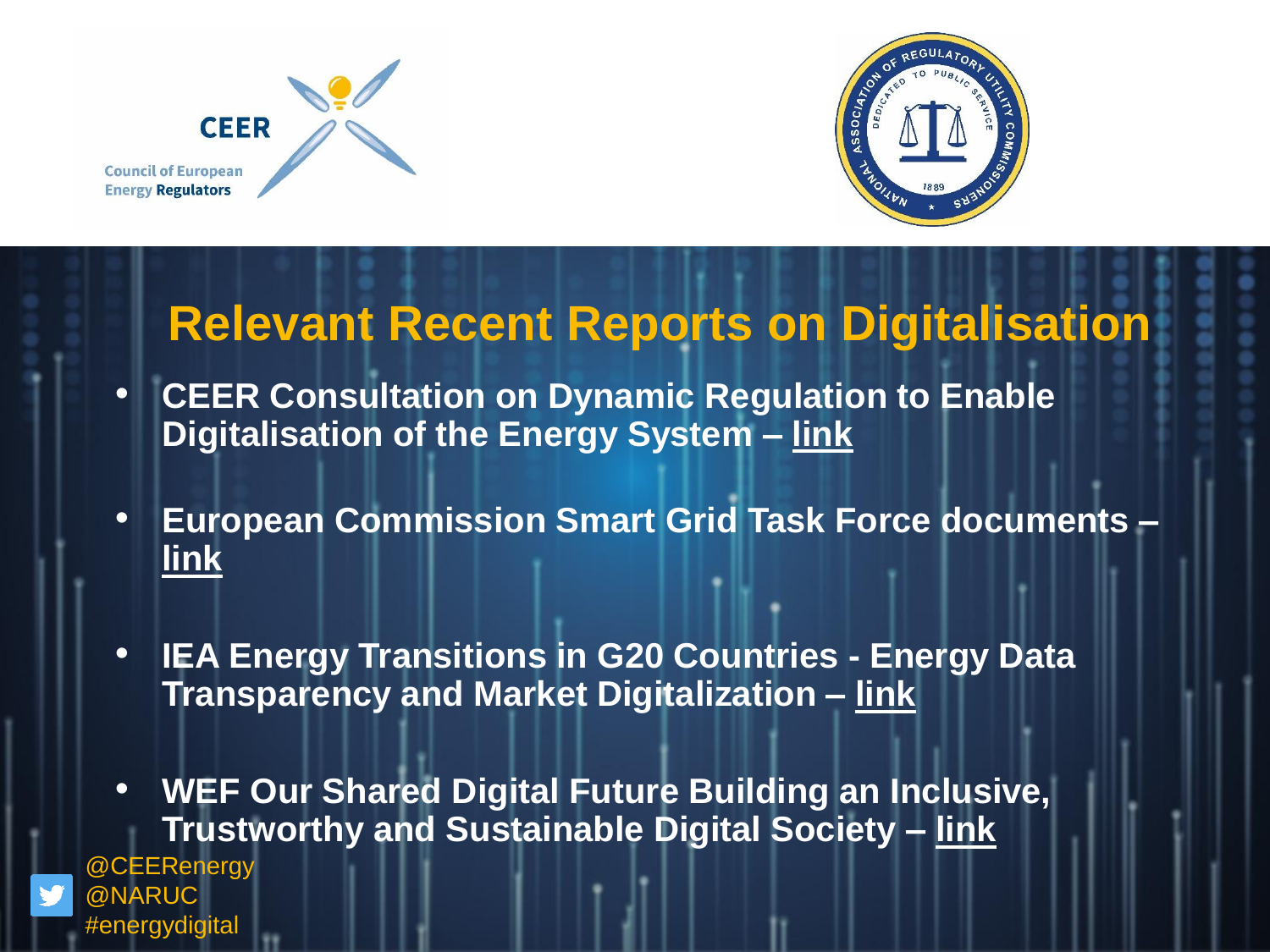



### **Session II: Cybersecurity**

**Neil Chatterjee**, Chairman, FERC @FERC

**Edward Finley**, First Vice President, NARUC @NARUC **Gladys Brown**, NARUC (Chair, Pennsylvania) @NARUC **Stefano Bracco**, Knowledge Manager, ACER @EU\_ACER **Nicolas Richet**, Chief Information Officer, ENTSO-E @ENTSO\_E **Kristen Panerali**, Head of Electricity Industry, World Economic Forum @wef @KristenPanerali

**@CEERenergy @NARUC #energydigital**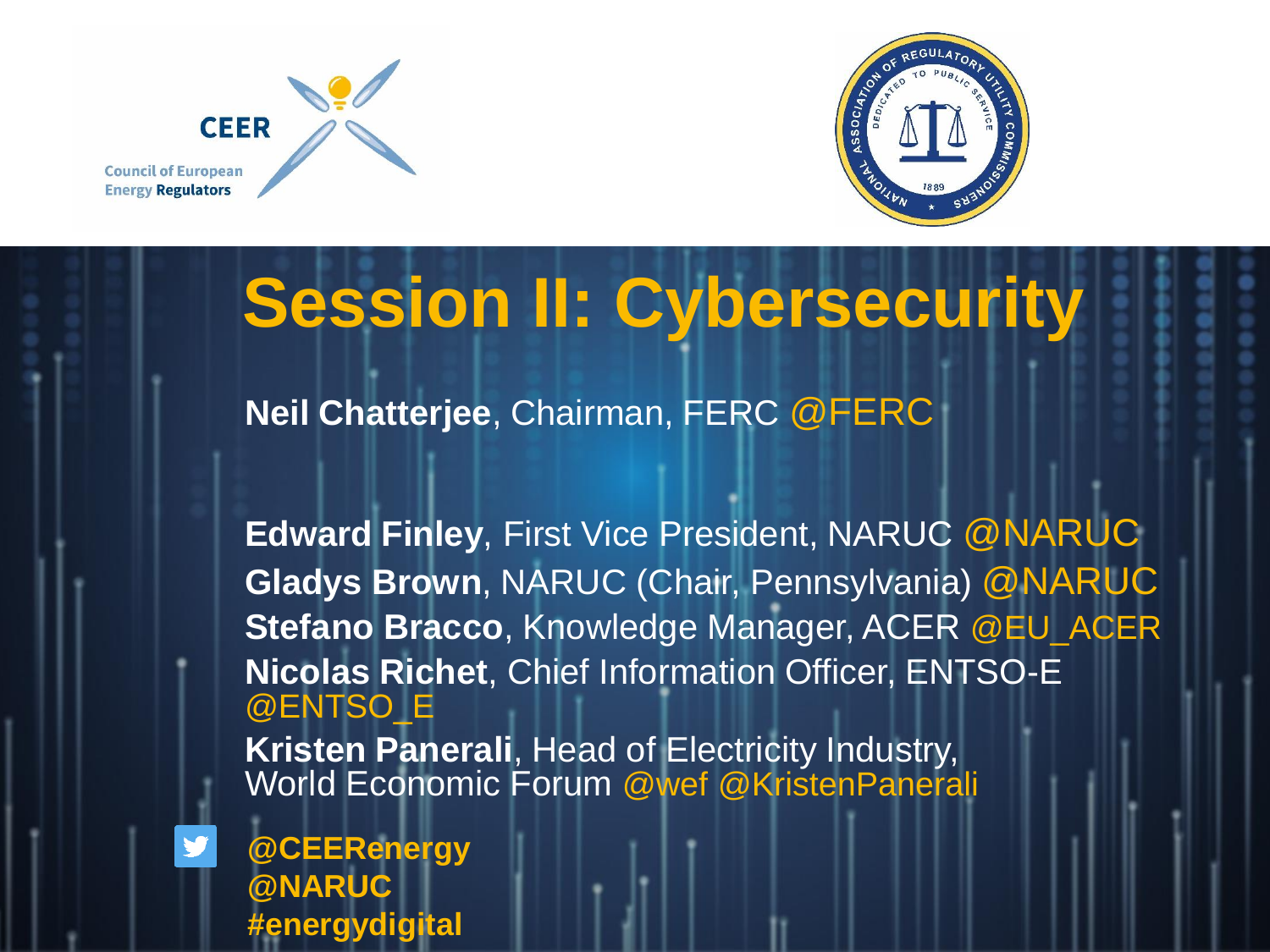



#### **Relevant Recent Reports on Cybersecurity**

- **CEER Cybersecurity Report on Europe's Electricity and Gas Sectors – [link](https://www.ceer.eu/1517)**
- **NARUC Cybersecurity Strategy Development Guide – [link](https://pubs.naruc.org/pub/8C1D5CDD-A2C8-DA11-6DF8-FCC89B5A3204)**
- **NARUC Cybersecurity – A Primer for State Utility Regulators – [link](https://pubs.naruc.org/pub/66D17AE4-A46F-B543-58EF-68B04E8B180F)**
- **WEF Cyber Resilience in the Electricity Ecosystem: Principles and Guidance for Boards – [link](https://www.weforum.org/whitepapers/cyber-resilience-in-the-electricity-ecosystem-principles-and-guidance-for-boards)**

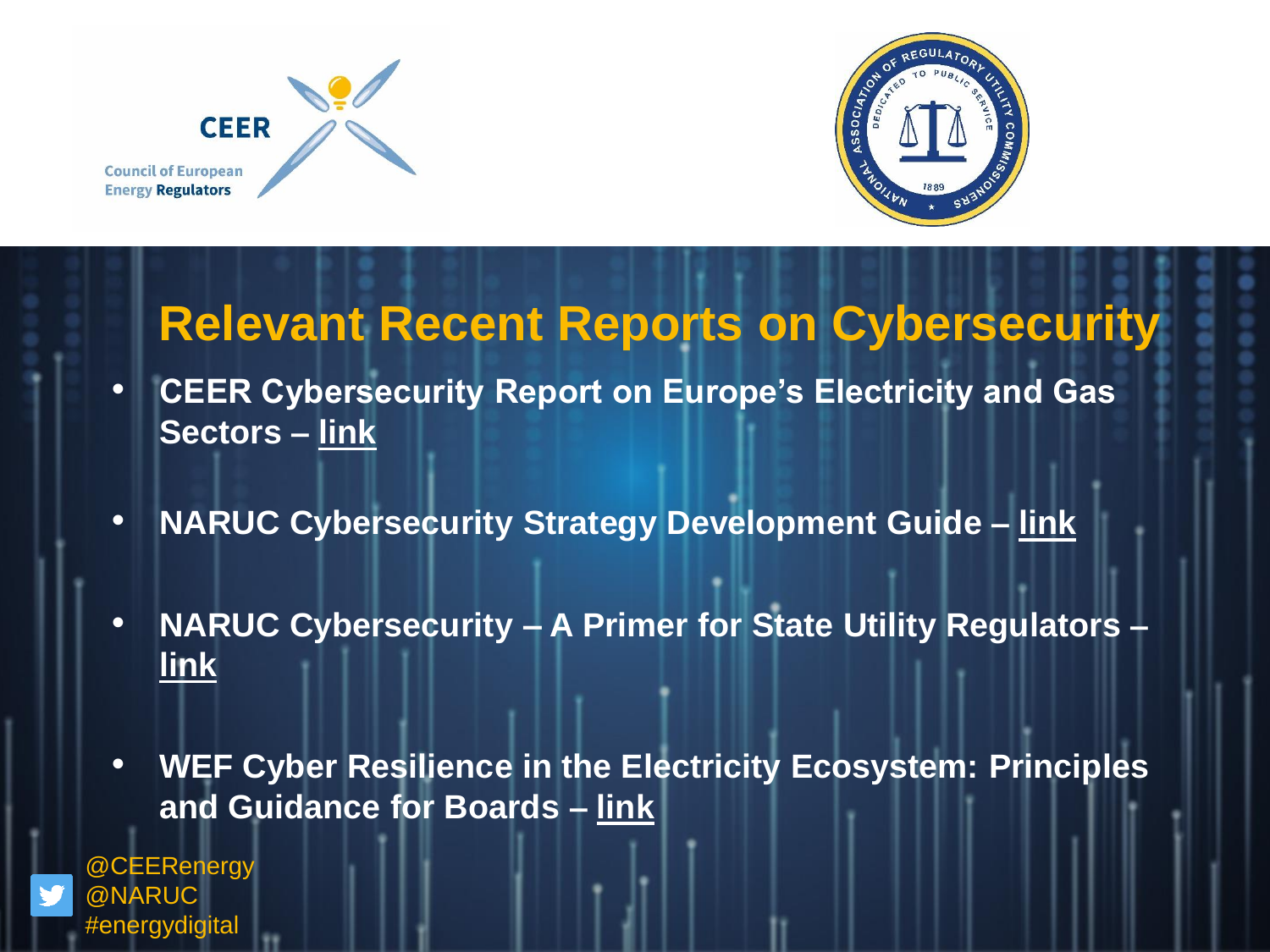



### **Conclusions**

**Edward Finley, First Vice President, NARUC Annegret Groebel, President, CEER**